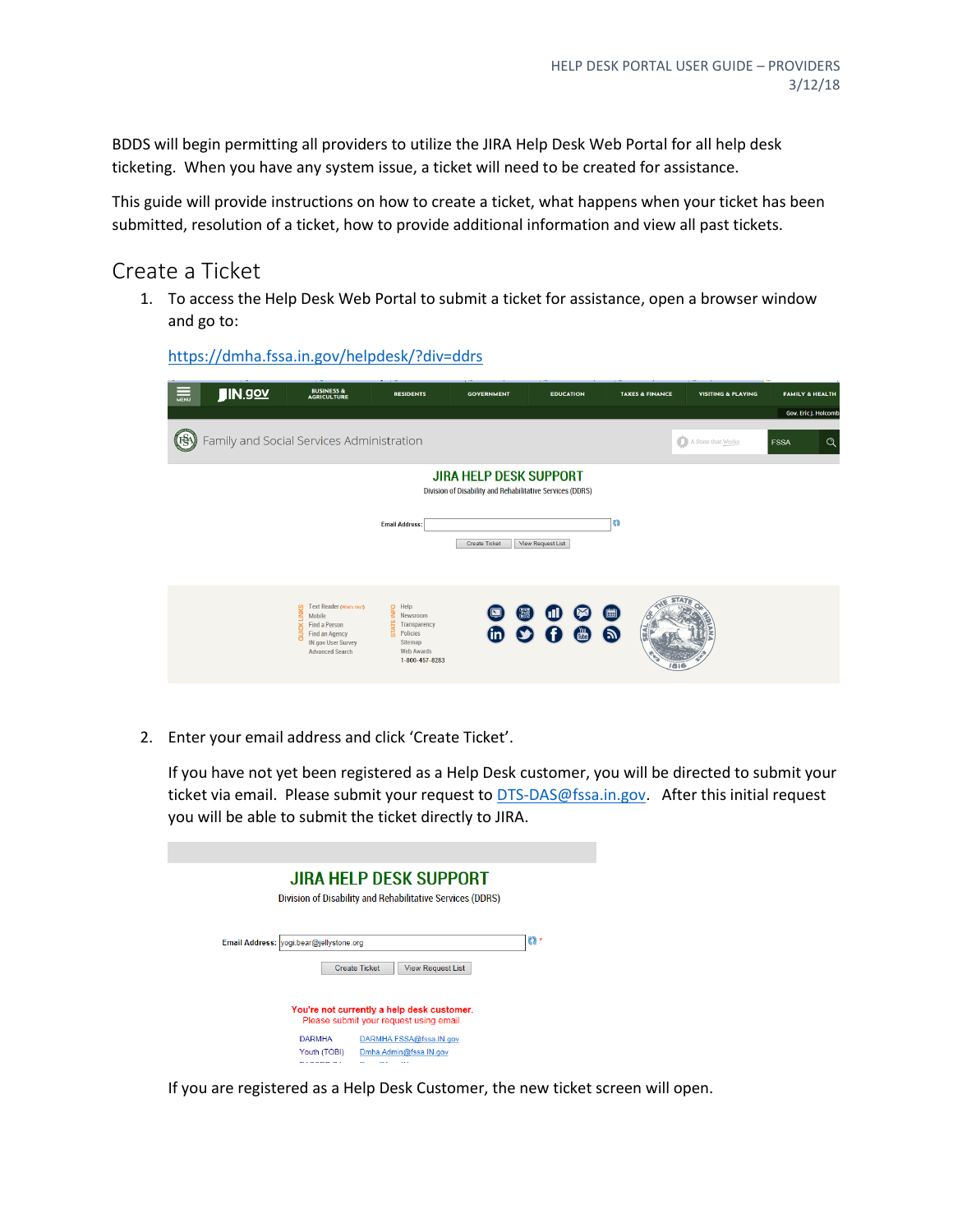3. The Customer Name and Related Provider field will automatically be populated when the new ticket opens. These values are not changeable. If this information is incorrect, please note that in the Description box below.

|                                                          | JIRA HELP DESK SUPPORT<br>Division of Disability and Rehabilitative Services (DDRS) |  |
|----------------------------------------------------------|-------------------------------------------------------------------------------------|--|
|                                                          | Customer Name: Test, Teresa - teresa@roeing.com                                     |  |
| <b>Related Provider: Roeing</b>                          |                                                                                     |  |
| <b>Related Application: &lt; Select Application &gt;</b> |                                                                                     |  |
| <b>CC Address Emails:</b>                                |                                                                                     |  |
|                                                          |                                                                                     |  |
|                                                          | Comma/Space delimited (Email@xxx.xx.sss, EmailB@xxx.xx.ss)                          |  |

**Note: If you have only one choice for a field, the drop down will be grayed out. If a field is not grayed out, you will need to choose from the drop-down options.**

**4. Next, select the Related Application (descriptions in the table below) and enter any CC Address Emails. These are REQUIRED fields.**

 $\mathcal{L}_{\mathcal{A}}$ 

|                                 | JIRA HELP DESK SUPPORT                                    |  |
|---------------------------------|-----------------------------------------------------------|--|
|                                 | Division of Disability and Rehabilitative Services (DDRS) |  |
|                                 | Customer Name: Test, Teresa - teresa@roeing.com           |  |
| <b>Related Provider: Roeing</b> |                                                           |  |
|                                 | <b>Related Application: &lt; Select Application &gt;</b>  |  |
| <b>CC Address Emails:</b>       |                                                           |  |
|                                 |                                                           |  |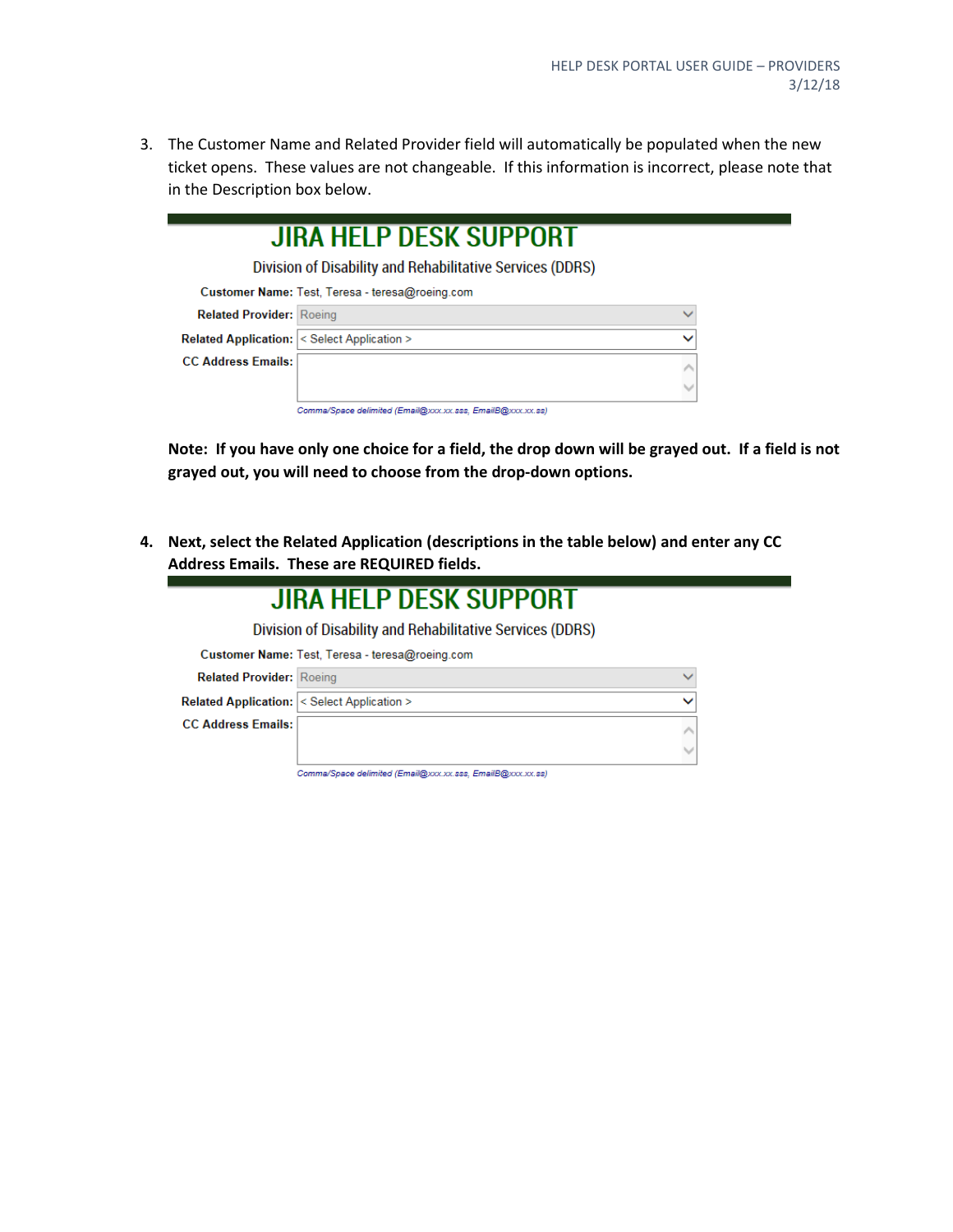| <b>Related Application</b>                       | <b>Description</b>                            |
|--------------------------------------------------|-----------------------------------------------|
| <b>BDDS Portal - General - DDRS</b>              | Performance, log in issues, navigation        |
|                                                  | problems and data consistency                 |
| <b>BDDS Portal - Monitoring Checklist - DDRS</b> | Any issue related to the Monitoring Checklist |
| <b>BDDS Portal – PCISP – DDRS</b>                | Any issue related to the PCISP                |
| <b>BDDS Portal - Transition - DDRS</b>           | Any issue related to a transition             |
| <b>BDDS Portal - Provider</b>                    | Any issue related to a provider web tool      |
| Citrix – General - DDRS                          | Performance, login issues                     |
| Claims $-$ DA Billing $-$ DA                     | Any issue related to DA Billing               |
| Claims - BDDS Billing - DDRS                     | Any issue related to BDDS Billing             |
| Document Library - All - DDRS                    | Any issue related to Document library         |
| $IFUR - All - DDRS$                              | Any issue related to the IFUR tool            |
| $LOGI - ALL - DDRS$                              | Any issue related to the LOCSI tool           |
| Policy - General - DDRS                          | Policy questions, issues or requests          |
| INsite - Fiscal - DDRS                           | Request by individuals (through Case          |
|                                                  | Manager) to move from the RHS Daily Rate to   |
|                                                  | the RHS Hourly Rate                           |

Select the application that most closely matches what you are having an issue with.

#### **CC Address Emails**

Enter the email addresses for other people that you want copied on the correspondence regarding the ticket. You must put a comma and a space between multiple emails.

*Example:* My.Supervisor@mycompany.org*,* [AnotherPerson@anothercompnay.com](mailto:AnotherPerson@anothercompnay.com)

5. Select the **Service Request Type** and **Severity** of the ticket.

| <b>Service Request Type:   &lt; Select Request Type &gt;</b> |  |  |  |  |  |  |
|--------------------------------------------------------------|--|--|--|--|--|--|
| Severity: Minor                                              |  |  |  |  |  |  |

#### **Service Request Type (REQUIRED)**

This is a general categorization of the issue you are reporting. Although there are several choices, please only select one of the following that best fits your issue:

- Access Problem
- Question
- Performance
- Data Issue

#### **Severity**

If desired, indicate the severity level of the issue.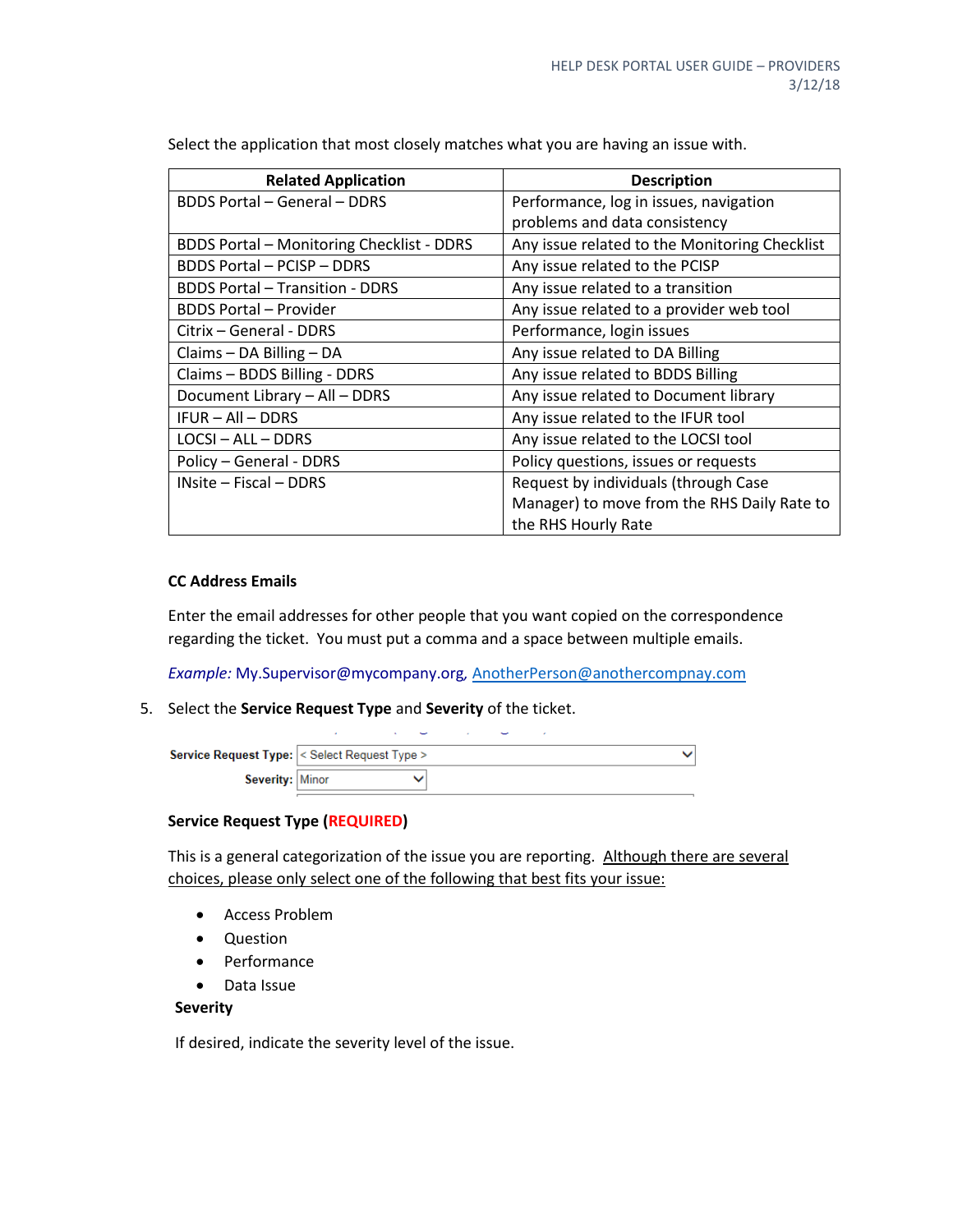| Service Request Type: < Select Pequest Type: < Select Severity > |  |
|------------------------------------------------------------------|--|
| <b>Severity: Minor</b>                                           |  |
| <b>Summary:</b> Average<br>Major<br>Critical                     |  |
|                                                                  |  |

6. Finally, enter a **Summary, Description** and **Attachments** for your issue.

#### **Summary (REQUIRED)**

Please enter a brief description of the issue. Please do NOT include any PHI.

| Summary: |                                         |
|----------|-----------------------------------------|
|          | <b>Enter Short Description of Issue</b> |

#### **Description (REQUIRED)**

Description: This is where you describe the issue in detail. Please include client information. If you are experiencing an error, please describe the steps leading up to the error.

#### **Attachments**

Use the 'Select File' button to locate and upload any supporting documents such as screenshots that help illustrate your issue.

7. Review the ticket information entered and click the 'Submit' button.

## What happens next?

The ticket will appear in the queue for the Help Desk staff. The customer and any people who were in the CC Box will receive an email acknowledging that the issue been received. The issue will be assigned a ticket number and it will be triaged and reviewed.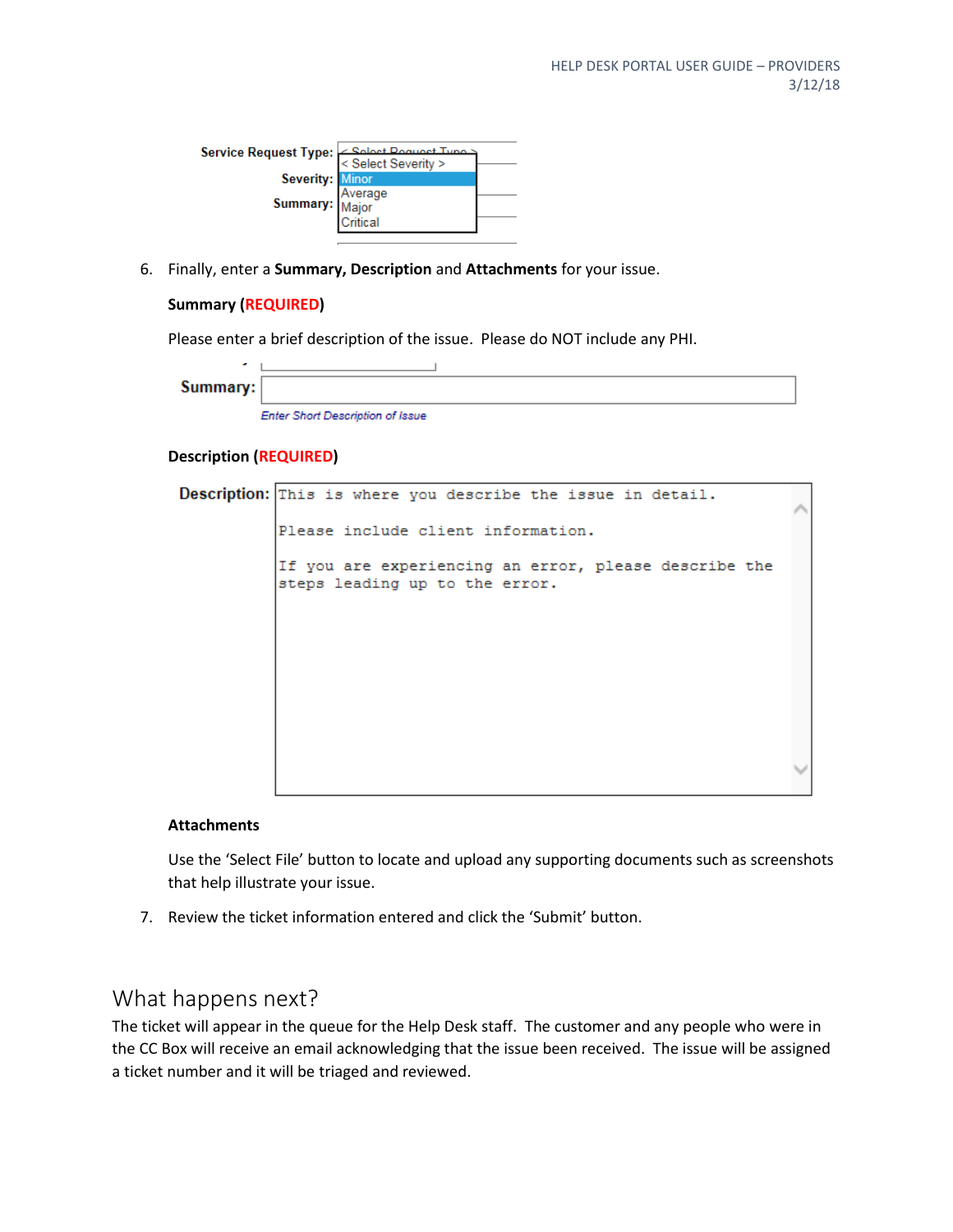### Resolution

You will receive an email advising you of the resolution and closure of the ticket. This email will also go to any individuals indicated in the CC box.

## Request for additional information

The Help Desk staff may need additional information in order to resolve your issue. If so, you will receive an email with the requested information. To respond to this request, return to the Help Desk Web Portal [\(https://dmha.fssa.in.gov/helpdesk/?div=ddrs\)](https://dmha.fssa.in.gov/helpdesk/?div=ddrs) and enter you email address. Click on **'View Tickets'**.

|                       | <b>JIRA HELP DESK SUPPORT</b><br>Division of Disability and Rehabilitative Services (DDRS) |                          |    |  |
|-----------------------|--------------------------------------------------------------------------------------------|--------------------------|----|--|
| <b>Email Address:</b> | <b>Create Ticket</b>                                                                       | <b>View Request List</b> | 65 |  |
|                       |                                                                                            |                          |    |  |

Your recent tickets will be displayed showing the status of each. For tickets that need additional information, the status will have a link that says 'Waiting on Customer'.

# **JIRA HELP DESK SUPPORT**

Hughes, Teresa - teresa.hughes2@fssa.in.gov

(Showing from most recent ticket submitted)

| ID               | <b>Created On</b> | <b>Application</b>                                                                          | <b>Request Type</b>        | Summary                                    | <b>Status</b>              |
|------------------|-------------------|---------------------------------------------------------------------------------------------|----------------------------|--------------------------------------------|----------------------------|
| THD-45614        |                   | Monitoring Checklists for Business Process<br>8/25/2017 8:24 AM DDRS - All - DDRS           | Disrupted - Data Issue     | Please help me with this<br>problem (Test) | Resolved                   |
| THD-26583        |                   | Monitoring Checklists for<br>$\sqrt{8/10/2016}$ 11:50 AM $\boxed{\text{DDRS - All - DDRS}}$ | <b>Information Request</b> | <b>TEST</b> ticket                         | <b>Waiting on Customer</b> |
| <b>THD-17361</b> | 1/29/2016 3:14 PM | Incident Reporting<br>Database - All - DMHA                                                 | <b>Information Request</b> | <b>Test ticket</b>                         | Resolved                   |
|                  |                   |                                                                                             |                            | Another test of the CC                     |                            |

Click the link to respond to the request. The following screen will appear: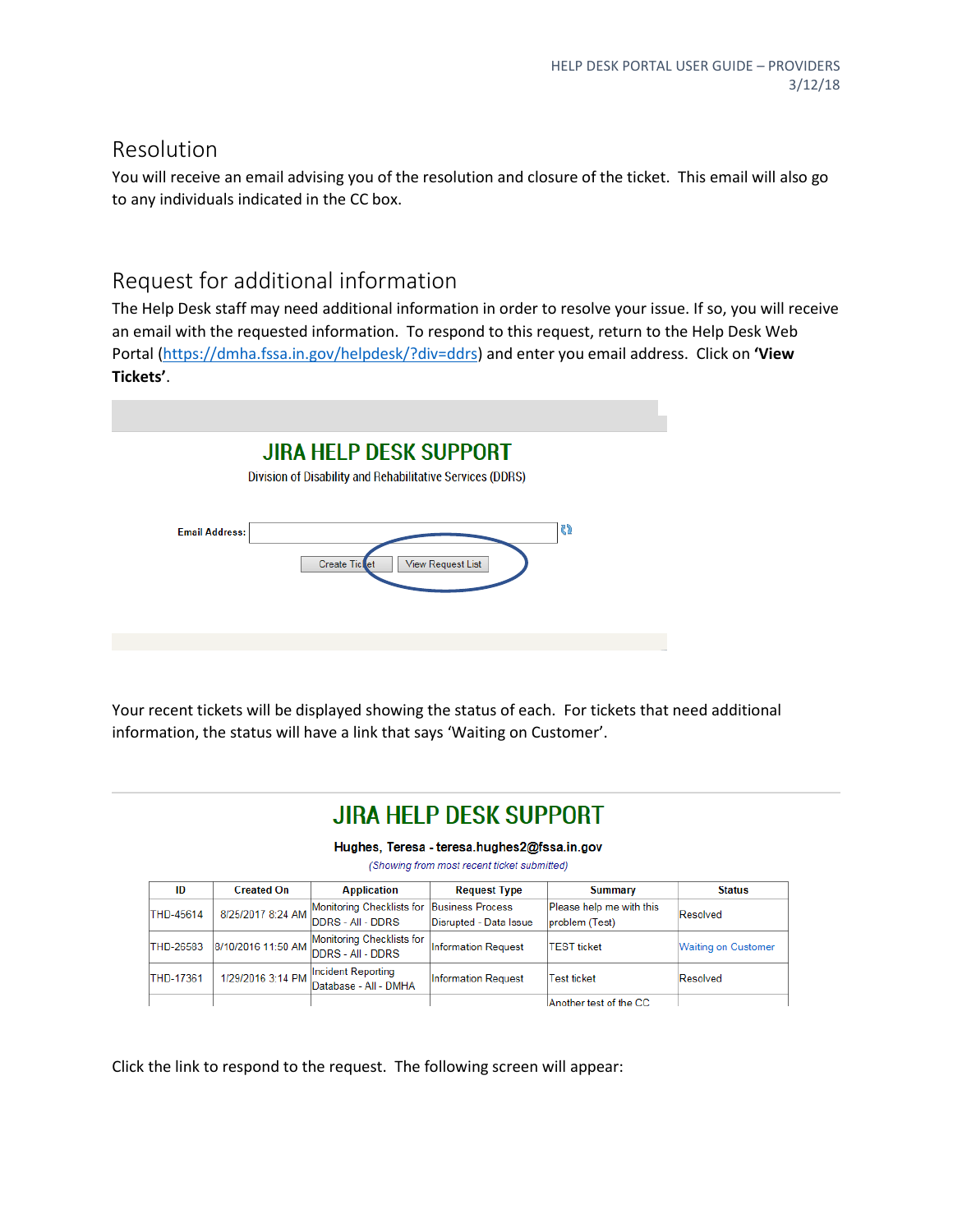|                             | Update Ticket: THD-26583                                                |                                                                                                                |
|-----------------------------|-------------------------------------------------------------------------|----------------------------------------------------------------------------------------------------------------|
| <b>Previous</b><br>Comment: | Please provider more info                                               | Notes from the Help Desk Team will<br>be in the box at the top.                                                |
| <b>New</b><br>Comment:      | Provide the additional details here.                                    | Type the additional details in the box<br>at the bottom. Attach any relevant<br>documents such as screenshots. |
| <b>Attachment:</b>          | Attach any relevant documents.<br>Select File<br>Submit Update<br>Close | Click Submit Update.                                                                                           |

After submitting the update, the Help Desk staff will review the ticket.

# View of all past requests

From the Help Desk Web Portal, you may view all past requests that you have submitted. To do so, , return to the Help Desk Web Portal [\(https://dmha.fssa.in.gov/helpdesk/?div=ddrs\)](https://dmha.fssa.in.gov/helpdesk/?div=ddrs) and enter you email address. Click on **'View Tickets'**.

|                       | <b>JIRA HELP DESK SUPPORT</b><br>Division of Disability and Rehabilitative Services (DDRS) |    |
|-----------------------|--------------------------------------------------------------------------------------------|----|
| <b>Email Address:</b> | <b>Create Ticket</b><br><b>View Request List</b>                                           | 65 |
|                       |                                                                                            |    |